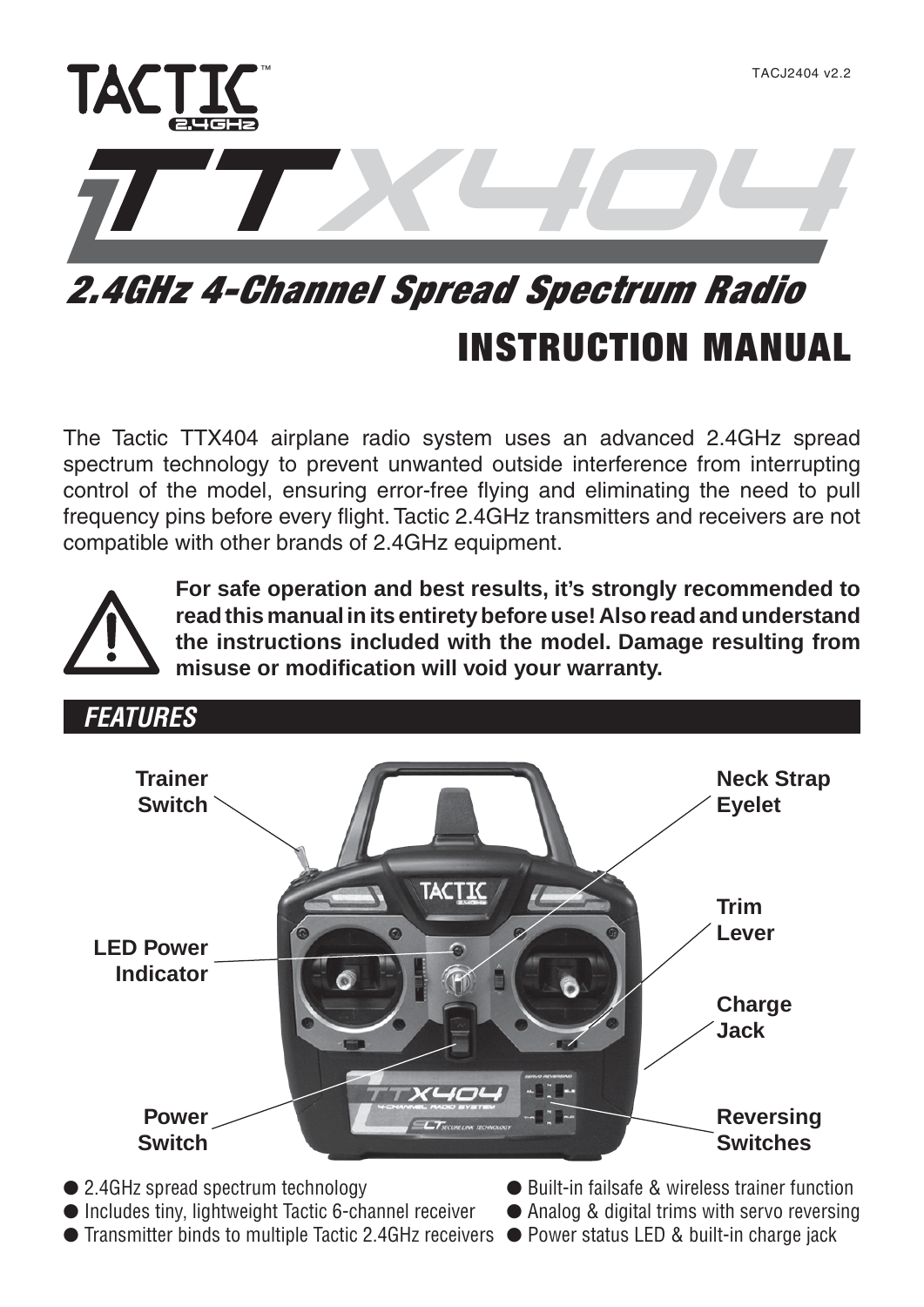# *TTX404 TRANSMITTER (Tx)*



The TTX404 airplane transmitter is available in either a "Mode 2" configuration with throttle on the left and elevator on the right, or "Mode 1" configuration with throttle on the right and elevator on the left. Mode 2 radios are most commonly used in the U.S., whereas Mode 1 radios are popular in other countries. Be sure the radio purchased is of the correct mode.

Four "AA" batteries are required to power the Tx (not included). Non-rechargeable 1.5V alkaline, or 1.2V rechargeable nickel-cadmium (NiCd) or nickel-metal hydride (NiMH) cells, can be used. Do not mix cell types, or old and new cells, etc. See the **SERVOS AND ACCESSORIES** section on page 16 for optional batteries available at local hobby retailers.



To install the batteries, slide the battery door down. Insert the cells as shown in the diagram, making sure to note proper polarity for each cell. Close the battery door.

#### *POWER SWITCH, LED, and LOW BATTERY ALARM*

The red power LED should light when the power switch is moved upwards to the "ON" position. The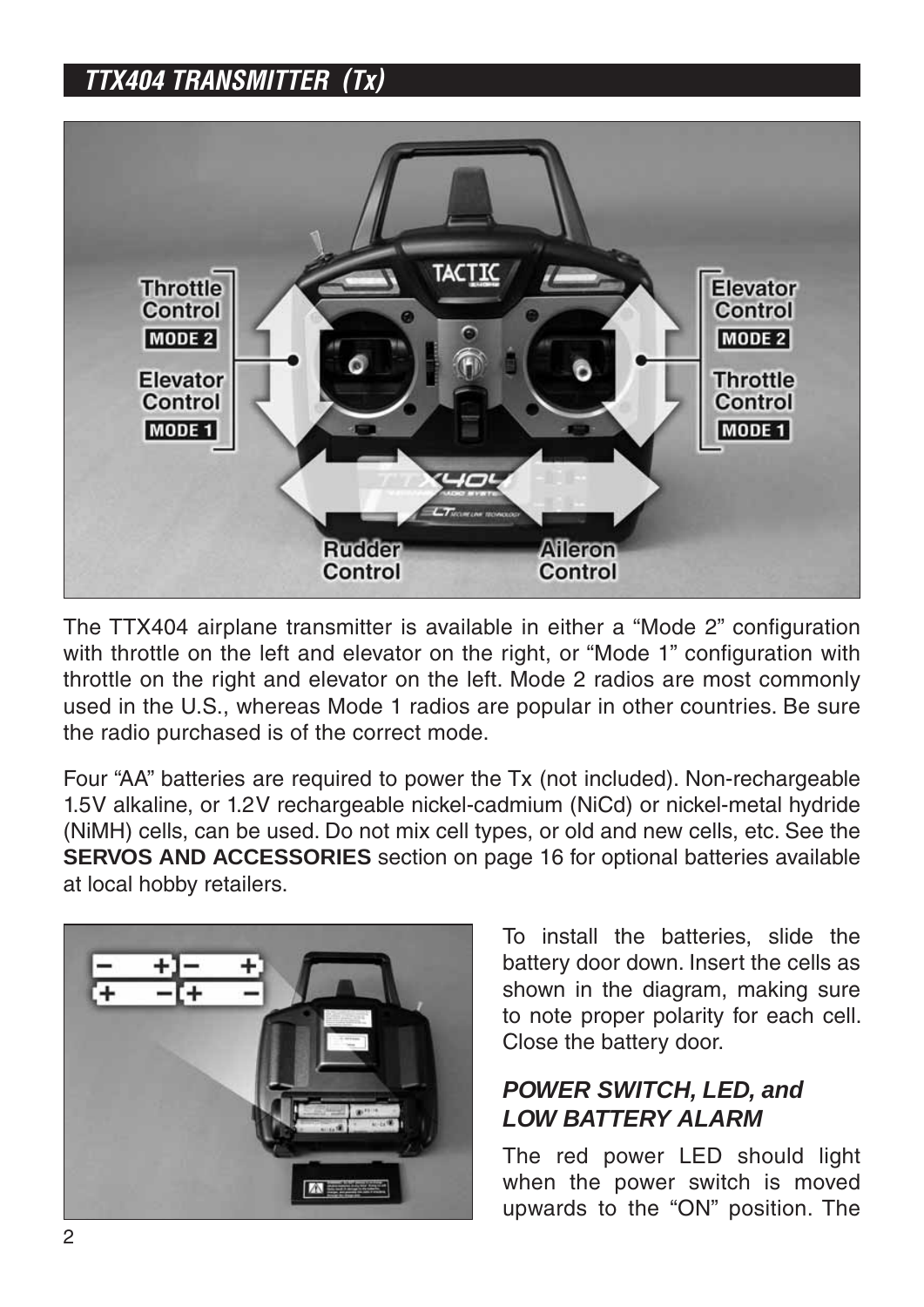Tx should have adequate power for flight when the LED is on constantly. Anytime the LED begins to flash, accompanied by the sounding of an audible tone, the  $Tx$ battery voltage has dropped too low **and operation of the model should NOT be attempted!**



**WARNING! Never operate an R/C model with weak Tx batteries! Reduced operational range and/or possible loss of control of the aircraft could result. Replace weak alkaline batteries, or re-charge NiCd or NiMH batteries before attempting a flight!** 

If during a flight the Tx LED starts to flash, accompanied by the sounding of audible tones, it's a warning that the Tx batteries have become weak and the aircraft should be landed as soon as possible!

### *AILERON (CH1)*

Controls the moveable surfaces at the end of both main wings to rotate the airplane about the "roll" axis (an imaginary line which extends from the airplane's nose to the tail). Since every airplane is different, the aileron reversing switch must be set so that moving the aileron stick to the right will cause the airplane's right aileron to deflect up, thus causing the right wing to drop and the airplane will bank to the right. Moving the aileron stick to the left will cause the airplane's left wing to drop and the airplane will bank to the left. This is one important method for turning the aircraft.

# *ELEVATOR (CH2)*

Controls the moveable horizontal surfaces on the airplane's tail to rotate the airplane about the "pitch" axis (an imaginary line extending through the center of both main wings, from one wing tip to the other wing tip). Position the elevator reversing switch so that pulling the elevator stick back (towards you) will cause the elevators to deflect up, thus causing the nose of the airplane to rise. Pushing the elevator stick forwards (away from you) will cause the nose of the airplane to drop. When using the ailerons to bank the airplane's wings, pulling the elevator stick back will help the aircraft maintain altitude and turn the aircraft more quickly.

# *THROTTLE (CH3)*

Controls the speed (R.P.M.) at which the engine or electric motor operates. With the throttle reversing switch in the NOR position, pulling the throttle stick back will cause the engine's speed to decrease. Pushing the throttle stick forward will cause the engine's speed to increase.

## *RUDDER (CH4)*

Controls the sideways movement of the airplane's tail and will rotate the airplane about the "yaw axis" (an imaginary line from the top of the airplane's fuselage to the bottom of the fuselage, located near the center-point of the fuselage). Position the rudder reversing switch so that moving the rudder stick to the right causes the rudder to deflect to the right, thus causing the nose of the airplane to point to the right. Moving the rudder stick to the left will cause the nose of the airplane to turn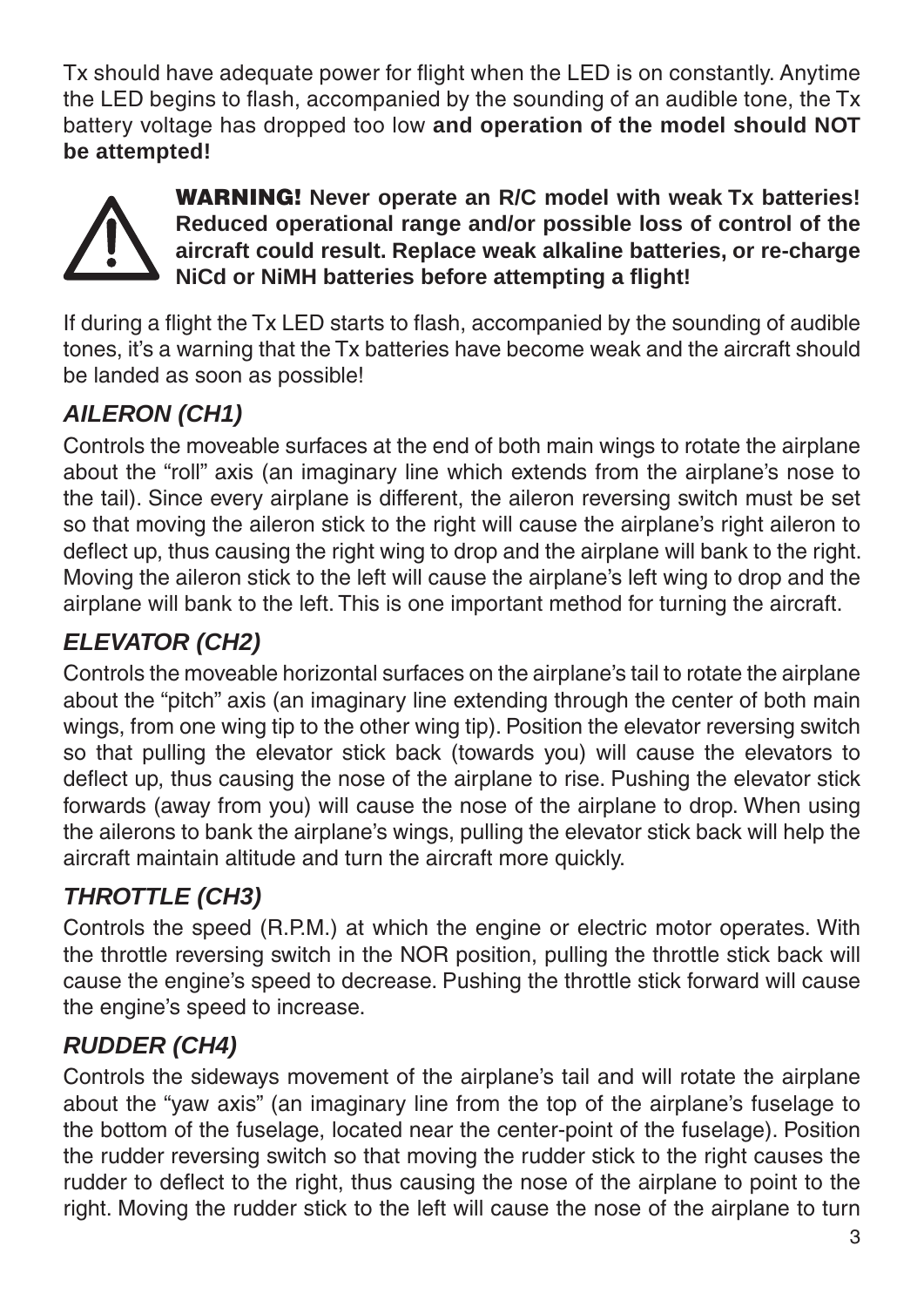left. When using the rudder in conjunction with the ailerons, the airplane's nose can point into a turn (instead of pointing up and "skidding" through the turn), allowing the airplane to perform tighter, more coordinated turns.

#### *TRIMS*

A "trim" lever is included for each of the main controls, located adjacent to the respective stick.

The aileron, elevator, and rudder trim levers are digital in function, and always rest at center position. Briefly deflecting the lever to either direction away from center will cause the respective servo output to finely rotate to one direction, and will be accompanied by an audible tone. Pressing and holding the trim lever will cause the servo output to move repeatedly. During a flight, when the main sticks are released and spring back to center position, the aircraft should ideally not veer in any direction. If the aircraft does veer in a particular direction, click the respective trim lever until the aircraft maintains a straight attitude on its own.

The throttle trim lever is analog in function, and can move mechanically up or down and rest at any point in the range. Moving the throttle trim lever slightly up or down will finely adjust the engine or motor at low speeds. For safety reasons, it's a good idea to use throttle trim when controlling the engine/motor at very low speed while on the ground. For aircraft with glow engines, the precise position of the trim lever is helpful when determining the engine's preferred idle point. The throttle trim lever is not active when the main throttle stick is above the center point.

### *REVERSING SWITCHES*

Four reversing switches are built into the Tx, one for each control. Each switch can reverse the rotational direction of the servo that is connected to the respective channel. This is often a much easier method for changing the direction of a servo's movement as opposed to altering the mechanical connections between the model's surface and the servo. Refer to the model's instructions for specific details.

## *ADJUSTABLE STICKS*



The length of both gimbal sticks can be adjusted as desired. Loosen the set screw inside the center of the stick with a 2mm hex wrench. Rotate the stick end counter-clockwise to lengthen the stick, or clockwise to shorten the stick. Once the desired stick length is found, tighten the set screw with the hex wrench.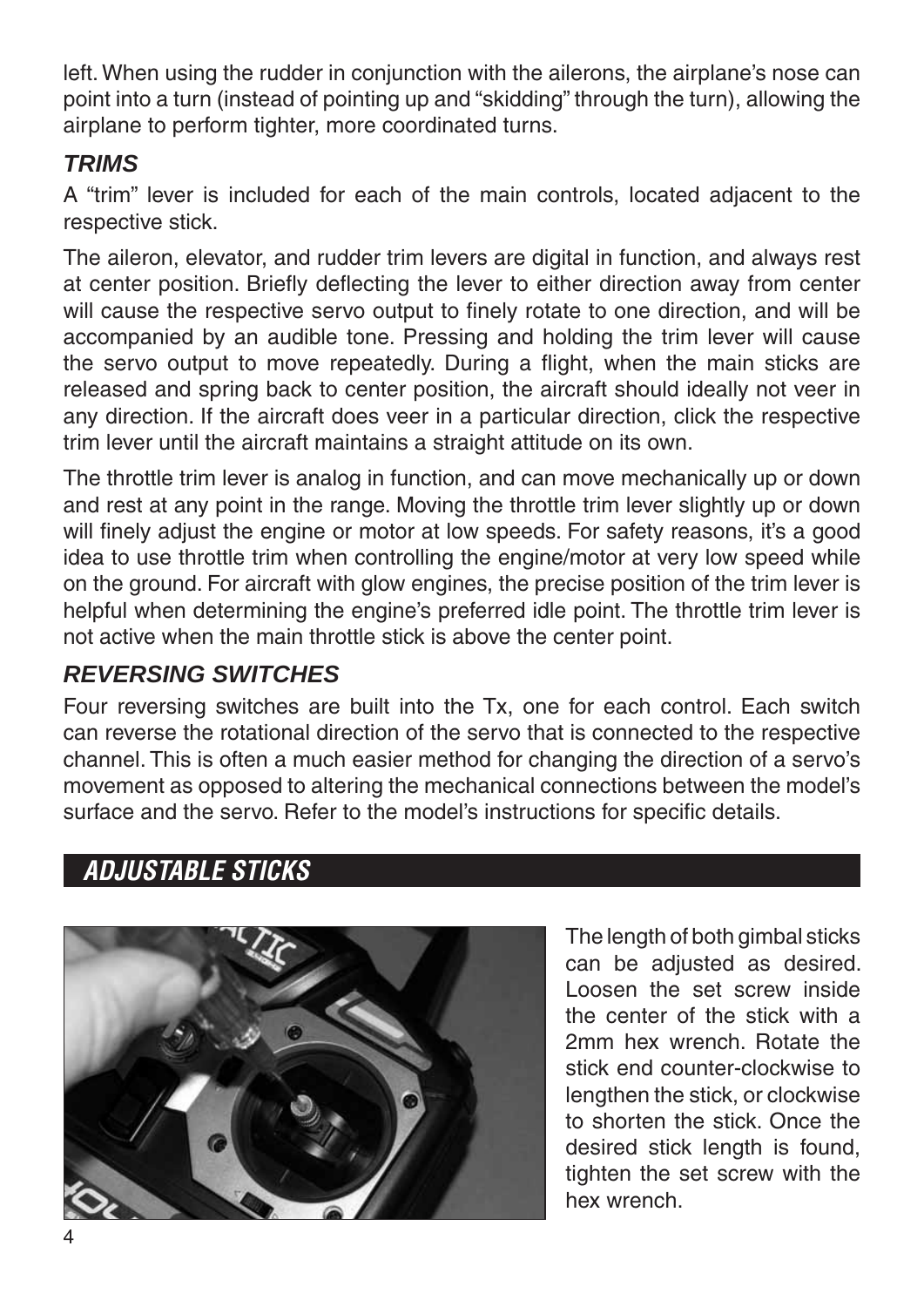# *CHARGE JACK*



**WARNING!! Do NOT attempt to recharge alkaline batteries! The charge jack should ONLY be used if rechargeable cells are used in the transmitter.**

The TTX404 includes a built-in charge jack for convenient recharging of NiCd or NiMH batteries, and is compatible with charge leads designed for Futaba® brand transmitters. (HCAP0101) This jack is NOT compatible with charge leads for Hitec®, Airtronics®, JR® or Spektrum® radios. The dimensions for compatible charge plugs are as shown in the picture below.





To use the charge jack with optional rechargeable batteries, first remove the sticker that covers the charge jack on the side of the  $Tx -$  making sure not to allow any object to be inserted inside the jack itself. Next, insert the cells inside the Tx's battery compartment noting proper polarity. Make sure the transmitter's power switch is in the OFF position. Connect a compatible charge lead to the jack and follow the instructions included with the charger for charging of NiCd or NiMH batteries that are rated at 4.8V.

Tactic's optional TACP1000 rechargeable battery and wall charger kit includes eight "AA" size rechargeable NiMH cells and 110V AC wall charger, which is compatible with this Tx and can be found at local retailers. Make sure to follow the instructions included with the charge kit.



**WARNING!! It's not recommended to charge batteries at greater than 1 amp through this charge jack. Fast charging of NiCd and NiMH batteries should ONLY be done with chargers that are**  specifically designed to include the peak-detection function **which can automatically stop charge when full charge is detected. Misuse, improper charging, or over-charging of rechargeable cells can result in**  damage to the cells that could include cell rupture, explosion, or fire!!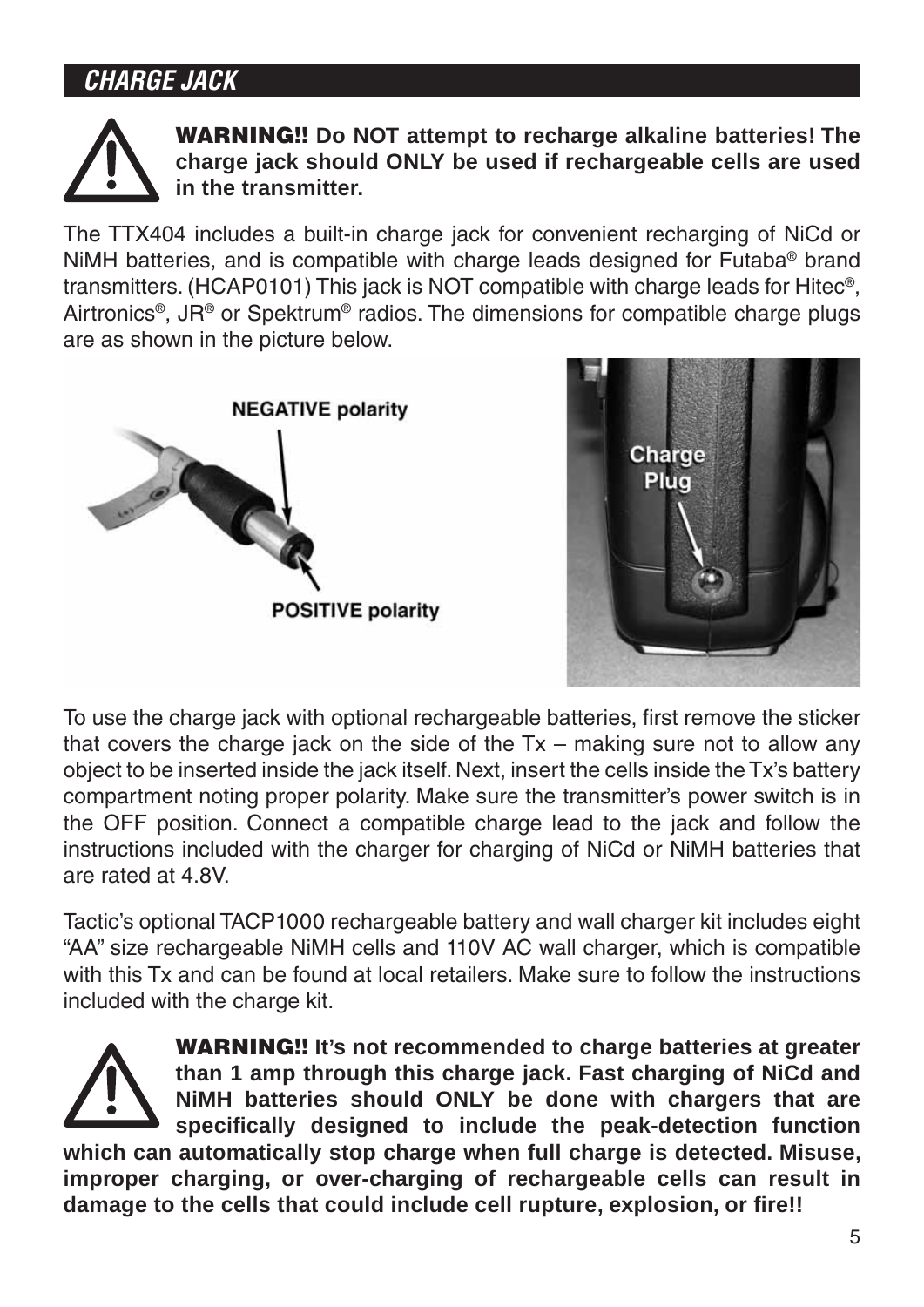# *TRAINER FUNCTION*

The TTX404 Tx includes a built-in **wireless** trainer function – no trainer cable required! This trainer system connects a teacher's Tactic Tx to a student's Tactic Tx by wireless connection. Tactic's wireless trainer function is not compatible with trainer systems in any other brand radios.



**IMPORTANT!** Before attempting to fly the airplane, it's very important to make sure all reversing switches and trim lever adjustments on the student's Tx match the settings on the teacher's Tx! Otherwise, the airplane could suddenly veer off in an unwanted manner when the

teacher's trainer switch is pressed. Proper matching of the student and teacher's Tx settings should ensure that no unexpected movements occur when the trainer switch is pressed. This is especially true of the throttle control!

- 1. The Tx that was used to setup the controls on the aircraft must be used by the TEACHER.
- 2. The student must use a separate Tactic Tx with wireless trainer function.
- 3. Place the teacher and student's transmitters within 1 meter of each other, and make sure the throttle stick for each Tx is set to idle.
- 4. Turn ON the power switch for the Tx being held by the student.
- 5. Pull and hold the trainer switch on the teacher's Tx, and then turn ON the teacher's Tx power switch.
- 6. The LED on the teacher's Tx will flash 3 times to indicate it has become bound with the student's Tx.
- 7. The teacher can then release his trainer switch.
- 8. Once both transmitters are bound together, power can be applied to the receiver to prepare for flight.

When the training session has ended, with the model on the ground and all power removed from the model, place both transmitters within 1 meter of each other and simply turn the power switch for both transmitters to the OFF position. This will terminate the wireless link between both transmitters. If additional training will be performed again, return to step 1 above to re-establish the wireless link between the teacher and student's transmitters.

# *ELEVON & V-TAIL MIXING FUNCTIONS*

The TTX404 includes elevon and V-tail mixing functions, which can be turned on or off. "Elevon" control consists of a mixture between the elevator and aileron channels, and is useful for certain types of aircraft (such as a flying wing). "V-tail" control consists of a mixture between the elevator and rudder channels and is useful for aircraft which have a V-tail. The default setting for all mixing will be "off". To change the mix setting: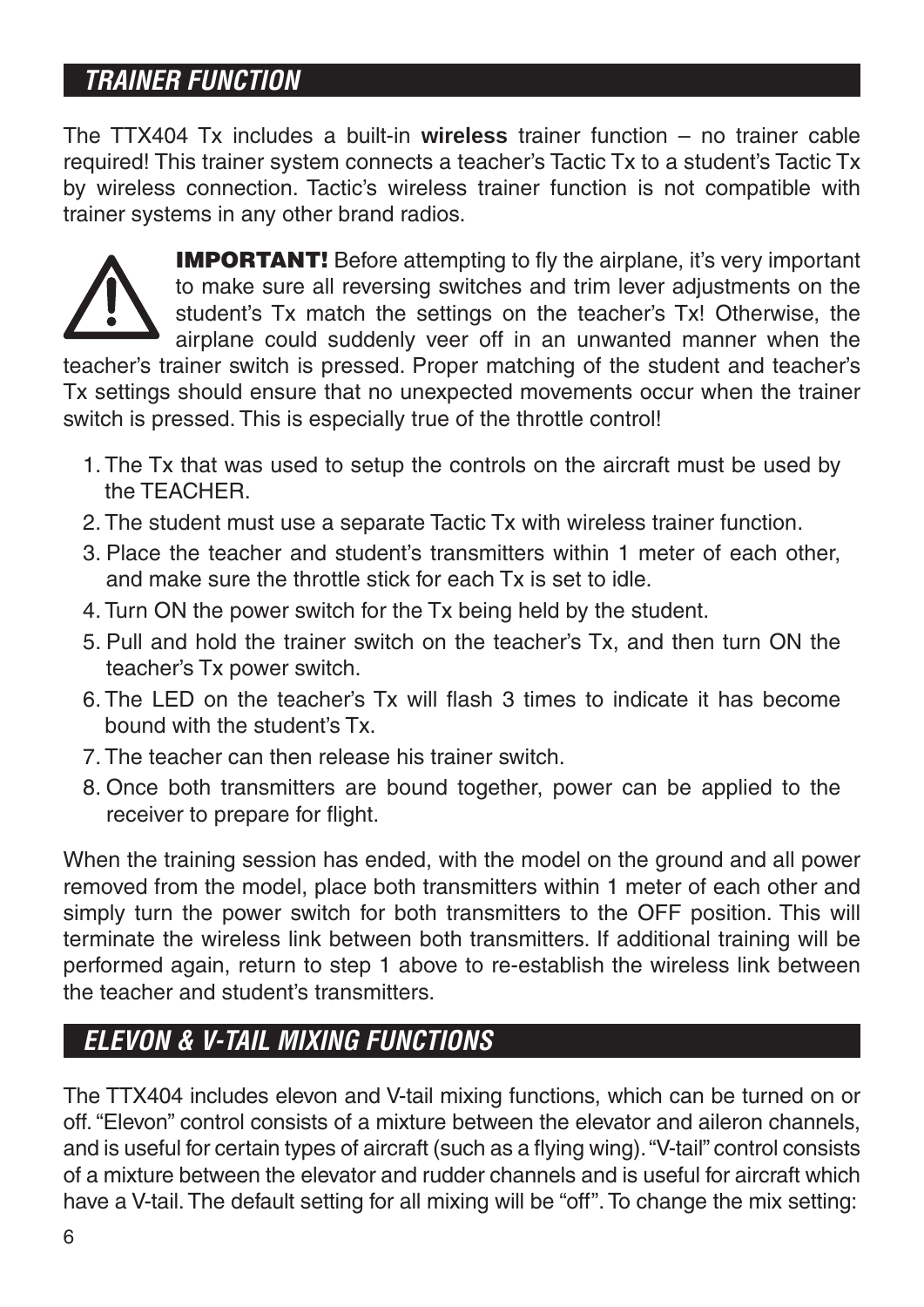

- 1. With the Tx power switch off, move the right stick to the bottom-right corner, and the left stick to the bottom-left corner.
- 2. While holding the sticks in these positions, turn the Tx power switch ON.
- 3. The LED should flash, and if accompanied by **two** audible tones the V-tail mixing function will now be turned ON. If you do not wish to again change this setting. proceed to the next section.



4. To cancel V-tail mixing and activate elevon mixing, turn off the transmitter and repeat the above procedure. When the flashing LED is accompanied by **three** audible tones the elevon mixing will be active.



5. To cancel all mixes, repeat this procedure again. When the flashing LED is accompanied by a **single** audible tone, all mixes will be off.

Each time the mix setting is changed, be sure to check that all controls move in the proper direction for the model. It may be necessary to change the setting of the aileron, elevator, or rudder reversing switch to achieve the proper throw directions for the model. If the elevator and aileron functions or the rudder and elevator functions appear reversed at the control surfaces, it may be necessary to swap the channel 1 and 2 servo plug positions for the elevon mix or the channel 2 and 4 servo plug positions for the V-tail mix.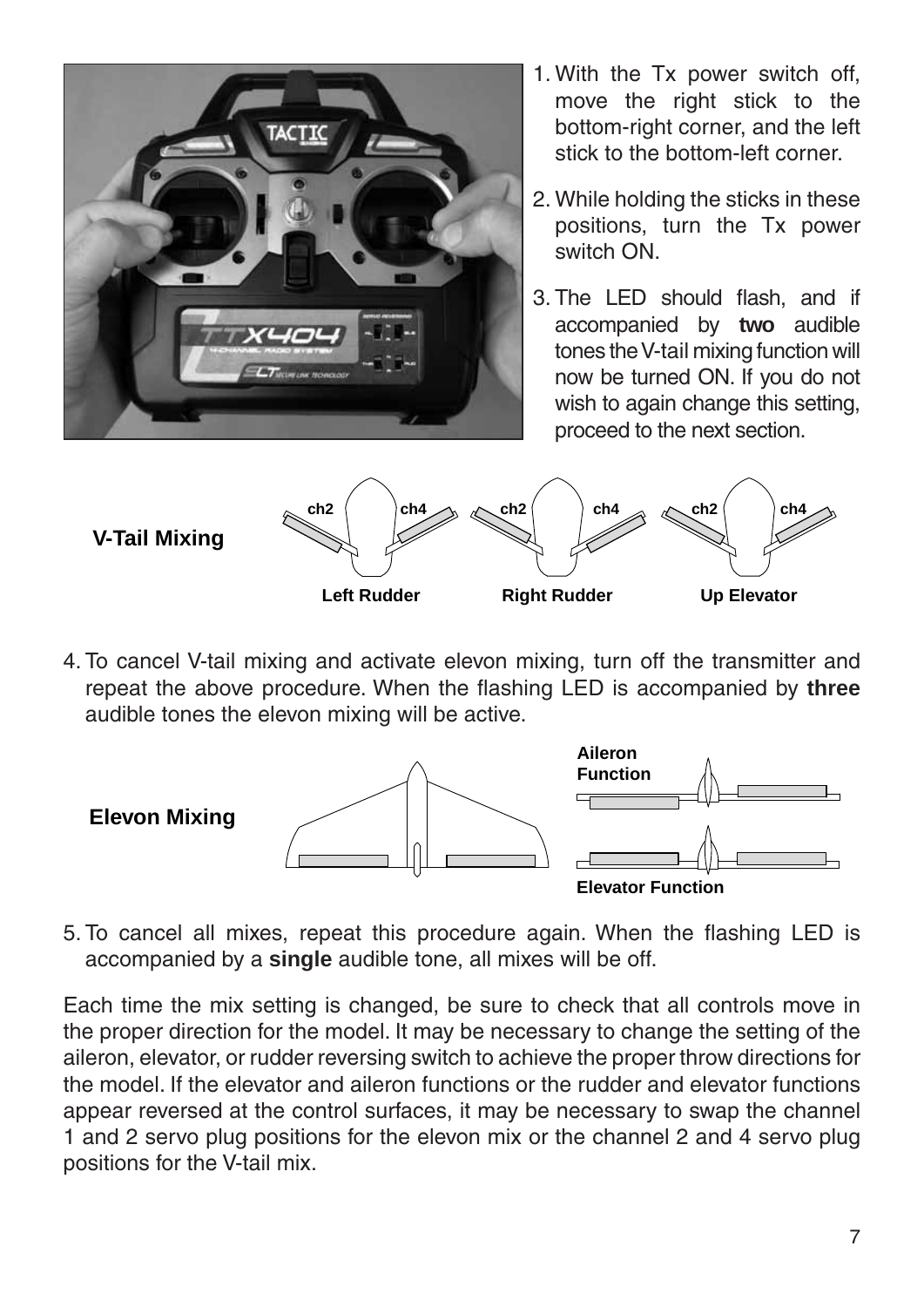# *TR624 RECEIVER & FLIGHT EQUIPMENT INSTALLATION (if applicable)*



### *RECEIVER (Rx)*

Mount the receiver as specified in the model's instructions. It's important to keep the Rx as far away from the engine/motor, servos, and ESC and other electronic items as possible. To prevent the Rx from becoming damaged, it might be acceptable to mount it inside certain models using Velcro®. In certain cases, wrapping the Rx with foam rubber can help to prevent damage from occurring due to vibration, but foam rubber can prevent adequate airflow from passing over the receiver in warm environments which might not be recommended. Additional Tactic TR624 receivers can be purchased from your local retailer (part number TACL0624) to work with this TTX404 transmitter.

#### *SERVOS*

Center the trims on the Tx. Mount the servos inside the model, and connect the linkages to the servo using an appropriate length servo arm.



All servos should be mounted as shown in the model's instructions. Use rubber grommets, screws and brass eyelets supplied (where applicable) when mounting your servos (see above). Do NOT over-tighten the mounting screws, as the servos should be able to move slightly to compensate for engine vibration. Use a servo horn long enough to accommodate the entire range of movement for that particular control. When mounting the servos, make sure the pushrods are not too loose or bind in any way. Pushrods should be capable of operating the full range of the servo. This can be tested by moving the Tx sticks to maximum positions several times while observing the movement of the control services. If a servo is binding or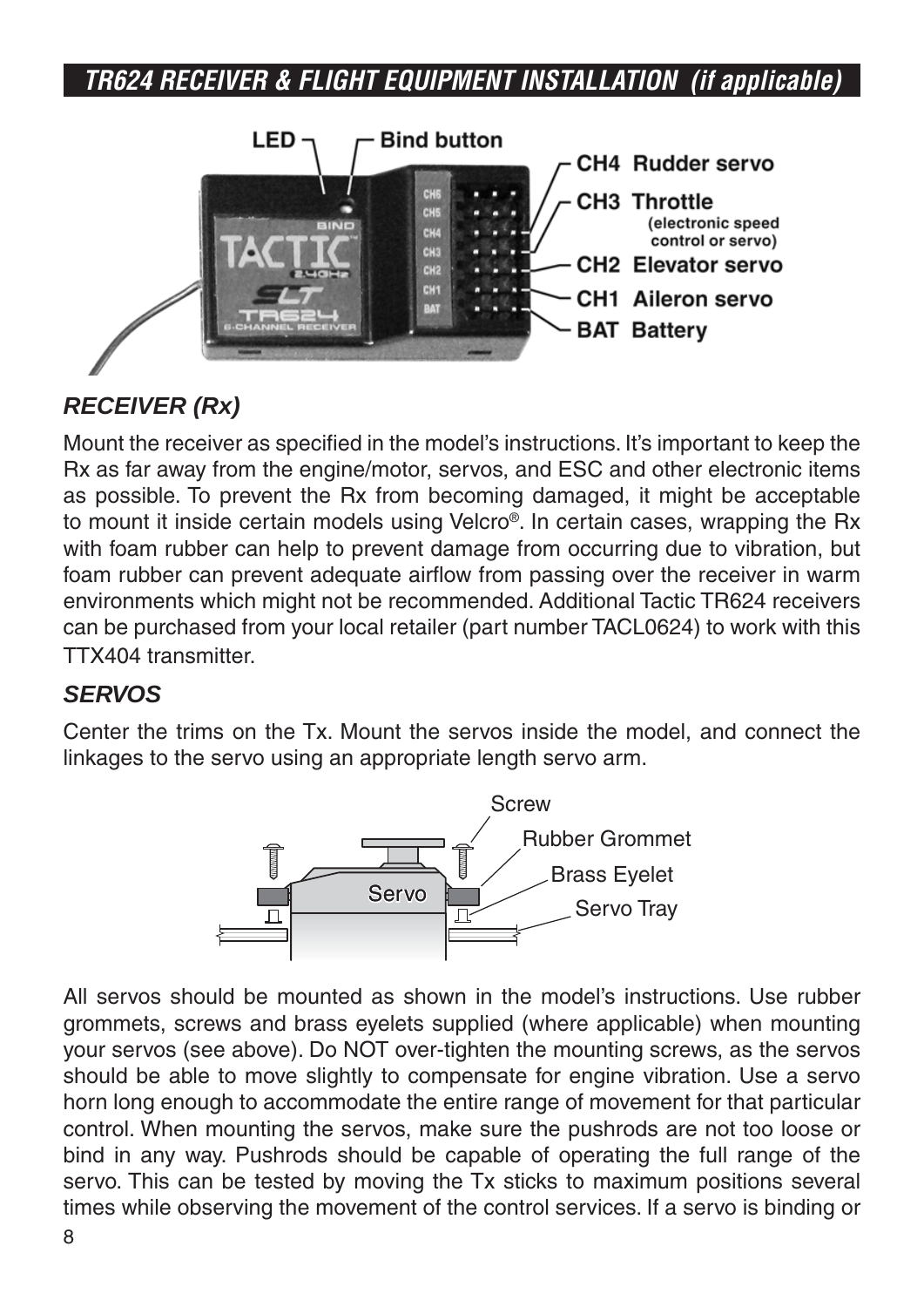sticks in flight, it should be re-adjusted so as not to drain excessive current from the battery and thus shorten flight time.



Connect the servos to the Rx as shown. Route the wires so they do not interfere with any moving parts. Move the Tx trims to finely adjust the servo's center point as needed to match the installation. See the **SERVOS AND ACCESSORIES** section on page 16 for a full list of optional servos.

## *ELECTRONIC SPEED CONTROL (ESC)*

If the model is electric powered, an optional ESC will be necessary to control speed of the electric motor and to divert power to the receiver and servos. Connect the receiver plug on the ESC to the slot marked CH3 (throttle) on the receiver. Center the transmitter's throttle trim and follow the ESC instructions for proper operation and connection of the power battery.

#### *GLOW ENGINES*

If the model is powered by a glow engine, a switch harness and 4-cell battery (4.8V) will be necessary to power the receiver and servos. See the **SERVOS AND ACCESSORIES** section for suggested options.

#### *ON/OFF SWITCH HARNESS AND BATTERIES*

Many ESCs include a built-in ON/OFF power switch. Glow powered airplanes require a separate battery to power the receiver and servos, and using a separate switch harness is convenient for turning on and off power to the receiver.

A switch harness and 4-cell battery holder is included with the TTX404 radio system. Refer to the model's instructions for the optimum location to mount the battery, Rx, and switch harness for optimum weight distribution in the model. Locate the switch well away from the propeller and the exhausts from a glow engine. Cut a hole in the side of the fuselage large enough to allow the switch's lever to move freely and fully from endto-end. If the switch harness includes mounting screws, be sure not to cut the hole so long that it would prevent the mounting screws from being installed firmly.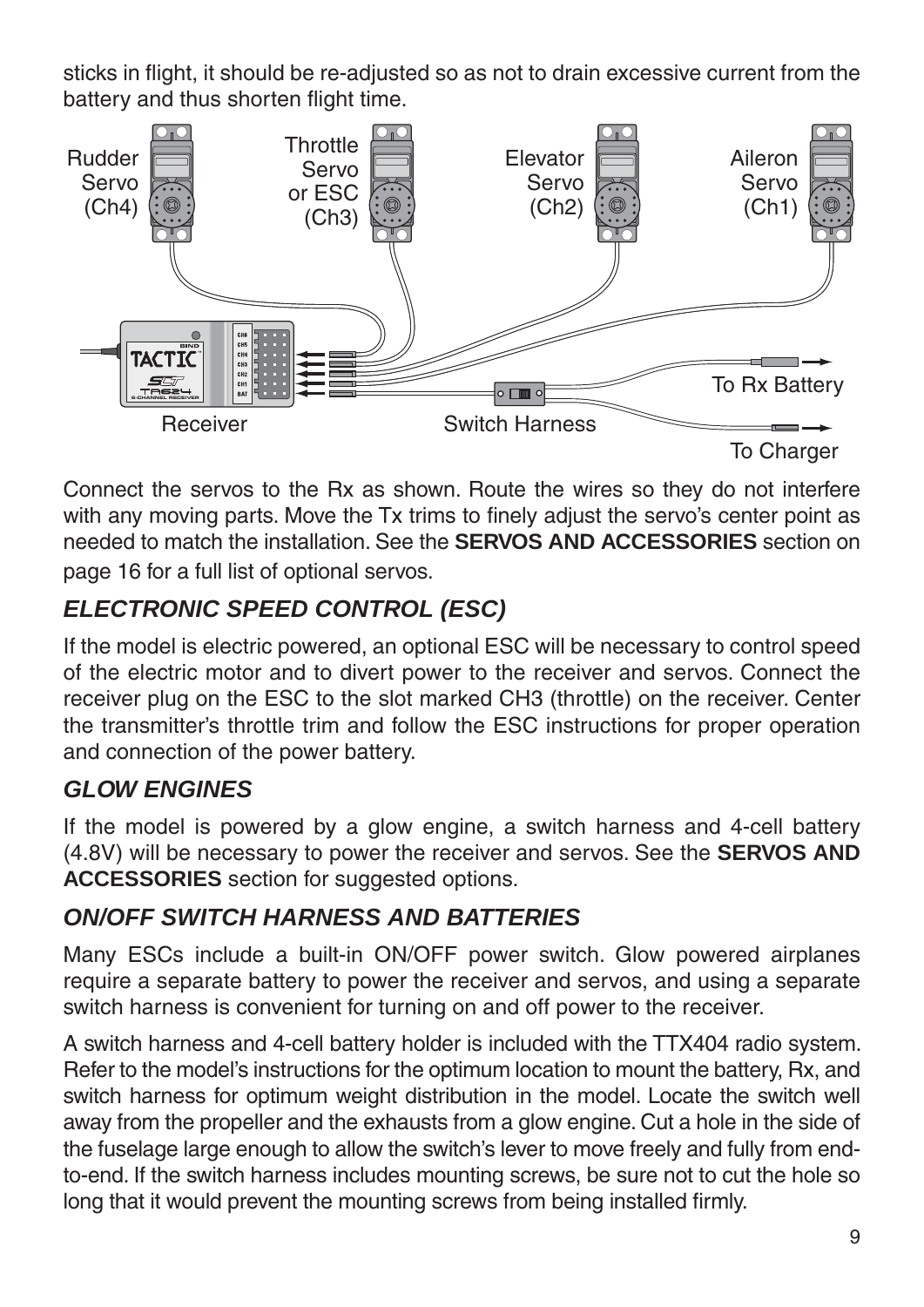One switch harness lead connects to the receiver's "BAT" socket, another connects to the battery, and the third lead is for convenient recharging of the battery through the switch harness. Charging of the rechargeable battery through the switch harness can only be accomplished when the switch is in the OFF position.

Use of "AA" NiCd or NiMH rechargeable cells is recommended. Do not use alkaline cells for powering the receiver and servos. See the **SERVOS AND ACCESSORIES** section on page 16 for a full list of optional batteries and chargers.



**IMPORTANT! Always make sure that power is applied to the transmitter BEFORE applying power to the receiver and servos, and that the throttle stick is at minimum (idle) position. Failure to do so could result in the model becoming uncontrollable and cause a safety hazard.**

# *BIND THE RECEIVER TO THE TRANSMITTER*

For proper operation it's necessary to "bind" the Tx and Rx together electronically. This ensures sole communication between the two, and prevents other transmitters from being able to control the receiver.

- 1. Turn on the Tx.
- 2. Apply power to the Rx.
- 3. If the Rx LED flashes once and then stays on, the Rx is already bound to the Tx and you can skip to the next section. Otherwise, insert a small diameter screwdriver through the hole marked "BIND" and press the pushbutton until the Rx LED glows red and then turns off after about one second.
- 4. Release the "BIND" button.
- 5. If the binding is successful, the Rx LED will flash once and then remain ON.
- 6. Test for proper Tx/Rx functionality in the next section. If the radio doesn't appear to have become properly binded, repeat steps 1–6 above.

# *FAILSAFE FUNCTION*

The included TR624 receiver has a failsafe feature which engages in the event that the radio signal from the transmitter somehow becomes interrupted. This safety feature causes the servos to automatically move either to a certain position, or hold their last position so to prevent the model from moving in an erratic manner. Channels 1, 2, and 4 will enter a "hold" mode, whereby the servos will lock in their last recognized position.

The servo connected to channel 3, normally being the throttle control, will move to a pre-set position. The factory default failsafe position for channel 3 is to move to 0% full throttle. Motor/prop movement should stop if the receiver loses signal from the transmitter. The throttle servo's failsafe position can be manually re-set to any other position if desired, as follows: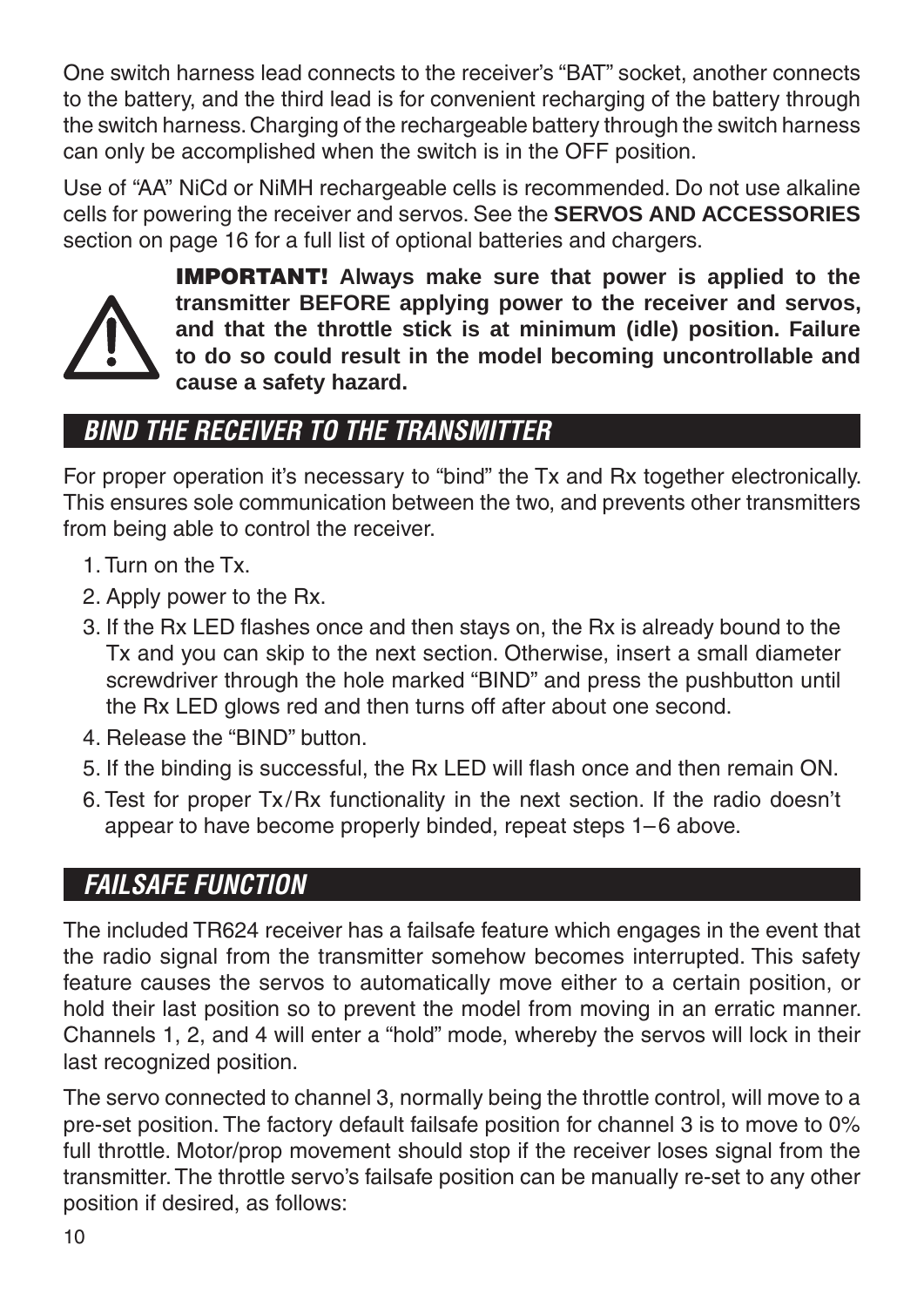**IMPORTANT NOTE:** Before manually resetting the failsafe, make sure the servo reversing switches are in the correct position for the application.

- 1. Apply power to the Tx and Rx.
- 2a. If using an ESC, do NOT arm the ESC. Do NOT attempt to adjust the throttle's failsafe position if the ESC is armed.
- 2b. If using a gas or glow powered engine, do NOT attempt to adjust the throttle's failsafe position while the engine is operating.
	- 3. Move the Tx throttle stick to the desired position for the throttle control to move if the Rx goes to failsafe.
	- 4. Press and hold the "Bind" button on the receiver, and the Rx's LED should blink twice. Release the Bind button, and the receiver's LED should turn on (stop flashing). The Tx and Rx should now be bound, with the throttle failsafe in the new position as set above.

**NOTE:** If you're using an ESC which has a signal loss feature, the pre-set failsafe position is irrelevant as the signal loss feature will cease the throttle operation if the signal is lost.

# *SYSTEM CHECK AND OPERATION*



**WARNING!** During all pre-flight preparations with the aircraft on the ground, make sure the throttle stick remains at the minimum position and do not stand the Tx upright on the ground. Carefully lay the Tx on its back on the ground to prevent it from falling over and possibly dislodging

the throttle stick from the low position which would create a safety hazard. Make sure all devices are properly mounted inside the model, and all wiring connections are solid to prevent them from easily becoming dislodged during normal flight. It's best to check the system with the propeller removed from the aircraft.

- 1. Once all connections are made, check the general operation of the radio and all other components before attempting a flight.
- 2. Move the Tx throttle stick to the minimum (idle) position.
- 3. Turn on the Tx, and then the Rx.
- 4. Make sure all controls are operating in the proper direction. If any servo is turning in the wrong direction, change the position of the reversing switch for that particular channel.
- 5. With both sticks at center position, move the trim levers for the aileron, elevator, and rudder channels so each respective control surface is perfectly aligned with the main surface. For example: When the aileron trim lever is in the center position, it's best that the trailing edge of the aileron is aligned with the trailing edge of the wing itself (not above or below the wing's trailing edge).
- 6. Make sure that movements of the throttle stick result in an equal adjustment of the throttle in the model. Depending on whether the airplane is electric or glow powered: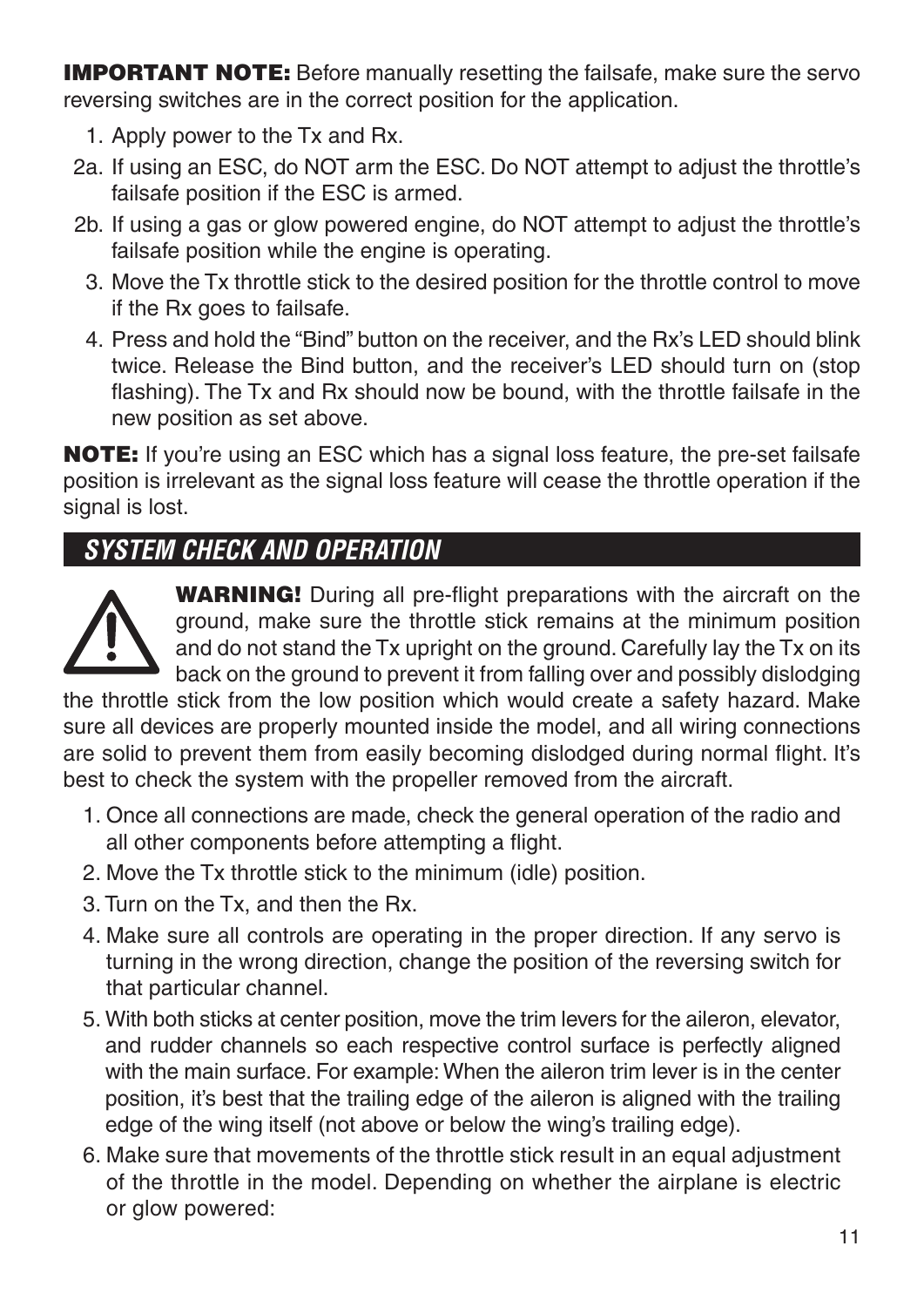- a. Electric: confirm that when the throttle stick is at maximum position the electronic speed control gives the appropriate indications (LED and/or audible indicators) for full forward flight. And, when the throttle stick is at minimum position the electronic speed control gives the appropriate indications for "off" or no motor rotation.
- b. Glow: confirm that when the throttle stick is at maximum position the mechanical linkage to the engine allows the engine to be at full throttle. And, when the throttle stick is at minimum position and the throttle trim lever is moved to minimum position, the engine stops completely.
- 7. Perform a "range check." The "range" is the safe operating distance from the Tx to the Rx, and should be as far as you can clearly see the model. With the assistance of another person, place the aircraft on the ground and walk 100 feet (30m) away from the model. With the Tx pointed directly at the model, operate the transmitter's controls, and ensure the movement of all surfaces is according to the movement of the transmitter.
- 8. Anytime power is to be removed from the radio system, it's important to shut down power in the aircraft **first**. Otherwise, the aircraft could become out of control and cause a safety hazard! Move the throttle stick and throttle trim lever to minimum position to stop the glow engine or shut down the ESC. Once the propeller has stopped rotating, shut off the ON/OFF power switch in the model, and disconnect the power battery from the ESC in electric airplanes. Then turn off the power switch in the Tx.

# *FLYING THE AIRCRAFT*

1. Once all setup procedures have been confirmed, and power has been removed from the model and transmitter, re-attach the propeller to the model.



#### **IMPORTANT: Be very careful to stay clear from moving propellers!!**

- 2. Make sure the glow engine fuel tank has an adequate amount of fuel, or power batteries for electric airplanes are fully charged.
- 3. Move the Tx throttle stick to the minimum position, then turn on the Tx power switch. Turn on the power switch in the model or connect the flight battery.
- 4. During the first flight, it might be necessary to re-trim the aileron, elevator, and rudder channels to allow the airplane to sustain smooth, even flight. If further adjustments are required on the ground, make sure to turn off the engine or ESC/motor before making such adjustments.
- 5. When the flight is completed, remove power from the system as described before. Shut down power to the electronic speed control or glow engine first, then the receiver, and finally the transmitter.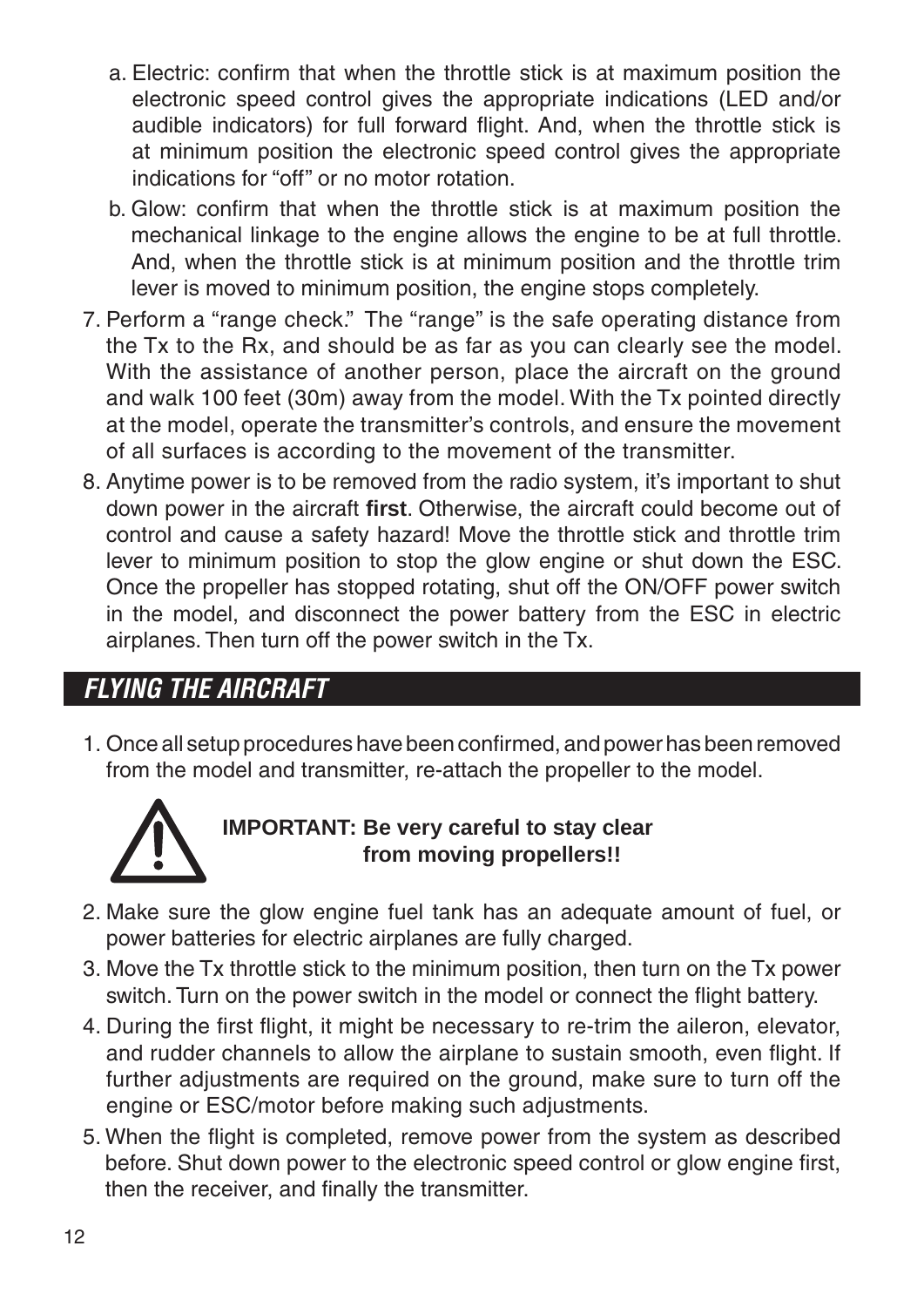# *SAFETY GUIDE*

The Academy of Model Aeronautics (AMA) has established an Official Safety Code. Model flying **MUST** be in accordance with this Code in order for AMA Liability Protection to apply. All questions relating to the AMA Safety Code, liability insurance program, and other official AMA information can be attained from the AMA:

#### **Academy of Model Aeronautics**

5161 East Memorial Drive Muncie, Indiana 47302

(765) 287-1256 – Business

(765) 289-4248 – Fax

(800) 435-9262 – Membership Services



http://www.modelaircraft.org http://www.modelaircraft.org/files/Memanual.PDF

The AMA's Official 2009 Safety Code includes the following regarding the use of model aircraft:

#### *2009 OFFICIAL ACADEMY OF MODEL AERONAUTICS NATIONAL MODEL AIRCRAFT SAFETY CODE* Effective January 1, 2006

#### *GENERAL*

- 1. A model aircraft shall be defined as a non-human-carrying device capable of sustained flight in the atmosphere. It shall not exceed limitations established in this code and is intended to be used exclusively for recreational or competition activity.
- 2. The maximum takeoff weight of a model aircraft, including fuel, is 55 pounds, except for those flown under the AMA Experimental Aircraft Rules.
- 3. I will abide by this Safety Code and all rules established for the flying site I use. I will not willfully fly my model aircraft in a reckless and/or dangerous manner.
- 4. I will not fly my model aircraft in sanctioned events, air shows, or model demonstrations until it has been proven airworthy.
- 5. I will not fly my model aircraft higher than approximately 400 feet above ground level, when within three (3) miles of an airport without notifying the airport operator. I will yield the right-of-way and avoid flying in the proximity of full-scale aircraft, utilizing a spotter when appropriate.
- 6. I will not fly my model aircraft unless it is identified with my name and address, or AMA number, inside or affixed to the outside of the model aircraft. This does not apply to model aircraft flown indoors.
- 7. I will not operate model aircraft with metal-blade propellers or with gaseous boosts (other than air), nor will I operate model aircraft with fuels containing tetranitromethane or hydrazine.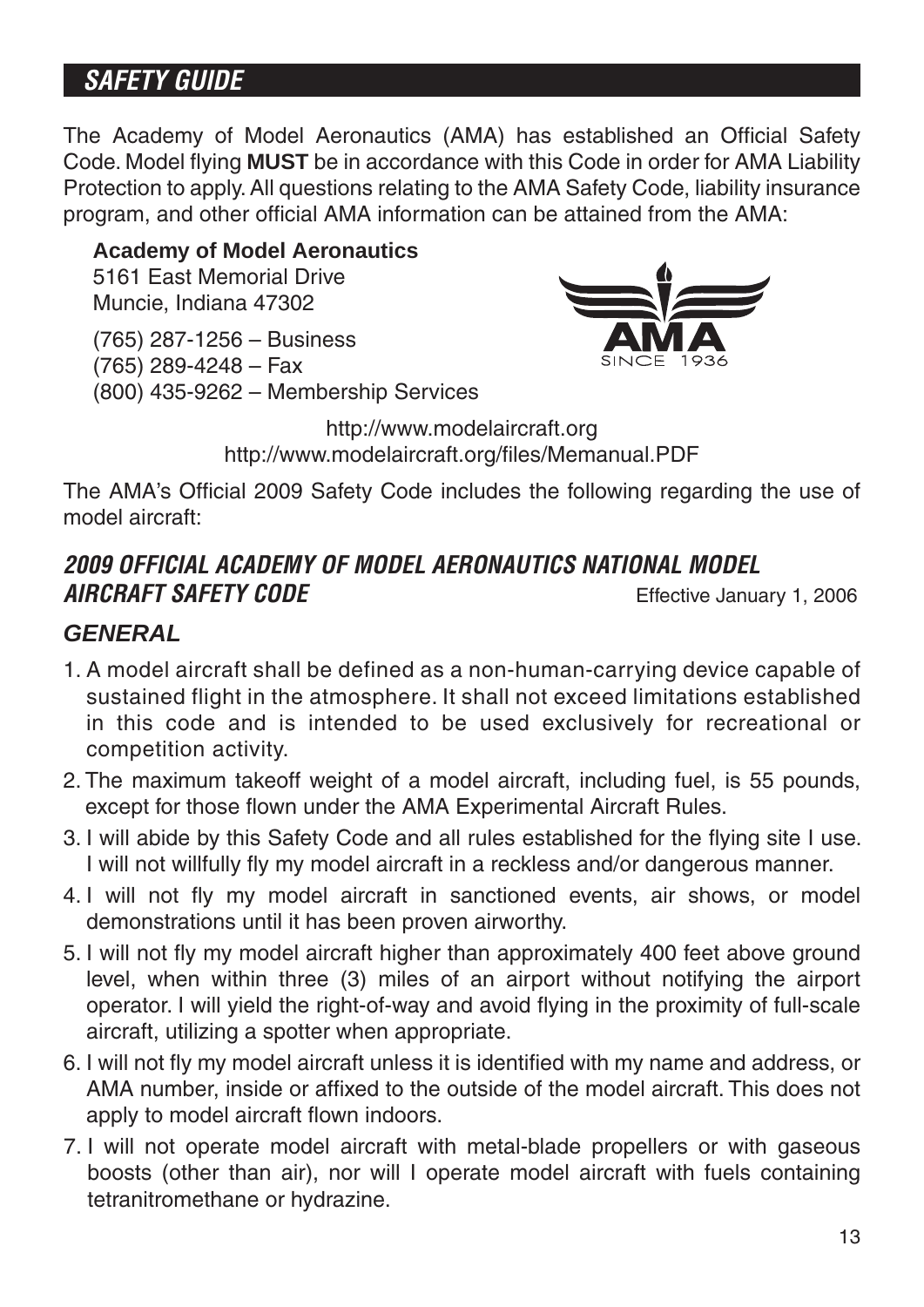- 8. I will not operate model aircraft carrying pyrotechnic devices which explode or burn, or any device, which propels a projectile of any kind. Exceptions include Free Flight fuses or devices that burn producing smoke and are securely attached to the model aircraft during flight. Rocket motors up to a G-series size may be used, provided they remain firmly attached to the model aircraft during flight. Model rockets may be flown in accordance with the National Model Rocketry Safety Code; however, they may not be launched from model aircraft. Officially designated AMA Air Show Teams (AST) are authorized to use devices and practices as defined within the Air Show Advisory Committee Document.
- 9. I will not operate my model aircraft while under the influence of alcohol or within eight (8) hours of having consumed alcohol.
- 10. I will not operate my model aircraft while using any drug which could adversely affect my ability to safely control my model aircraft.
- 11. Children under six (6) years old are only allowed on a flight line or in a flight area as a pilot or while under flight instruction.
- 12. When and where required by rule, helmets must be properly worn and fastened. They must be OSHA, DOT, ANSI, SNELL or NOCSAE approved or comply with comparable standards.

#### *RADIO CONTROL*

- 1. All model flying shall be conducted in a manner to avoid overflight of unprotected people.
- 2. I will have completed a successful radio equipment ground-range check before the first flight of a new or repaired model aircraft.
- 3. I will not fly my model aircraft in the presence of spectators until I become a proficient flier, unless I am assisted by an experienced pilot.
- 4. At all flying sites a safety line or lines must be established, in front of which all flying takes place. Only personnel associated with flying the model aircraft are allowed at or in front of the safety line. In the case of air shows or demonstrations a straight safety line must be established. An area away from the safety line must be maintained for spectators. Intentional flying behind the safety line is prohibited.
- 5. I will operate my model aircraft using only radio-control frequencies currently allowed by the Federal Communications Commission (FCC). Only individuals properly licensed by the FCC are authorized to operate equipment on Amateur Band frequencies.
- 6. I will not knowingly operate my model aircraft within three (3) miles of any preexisting flying site without a frequency-management agreement. A frequency-management agreement may be an allocation of frequencies for each site, a day-use agreement between sites, or testing which determines that no interference exists. A frequency-management agreement may exist between two or more AMA chartered clubs, AMA clubs and individual AMA members, or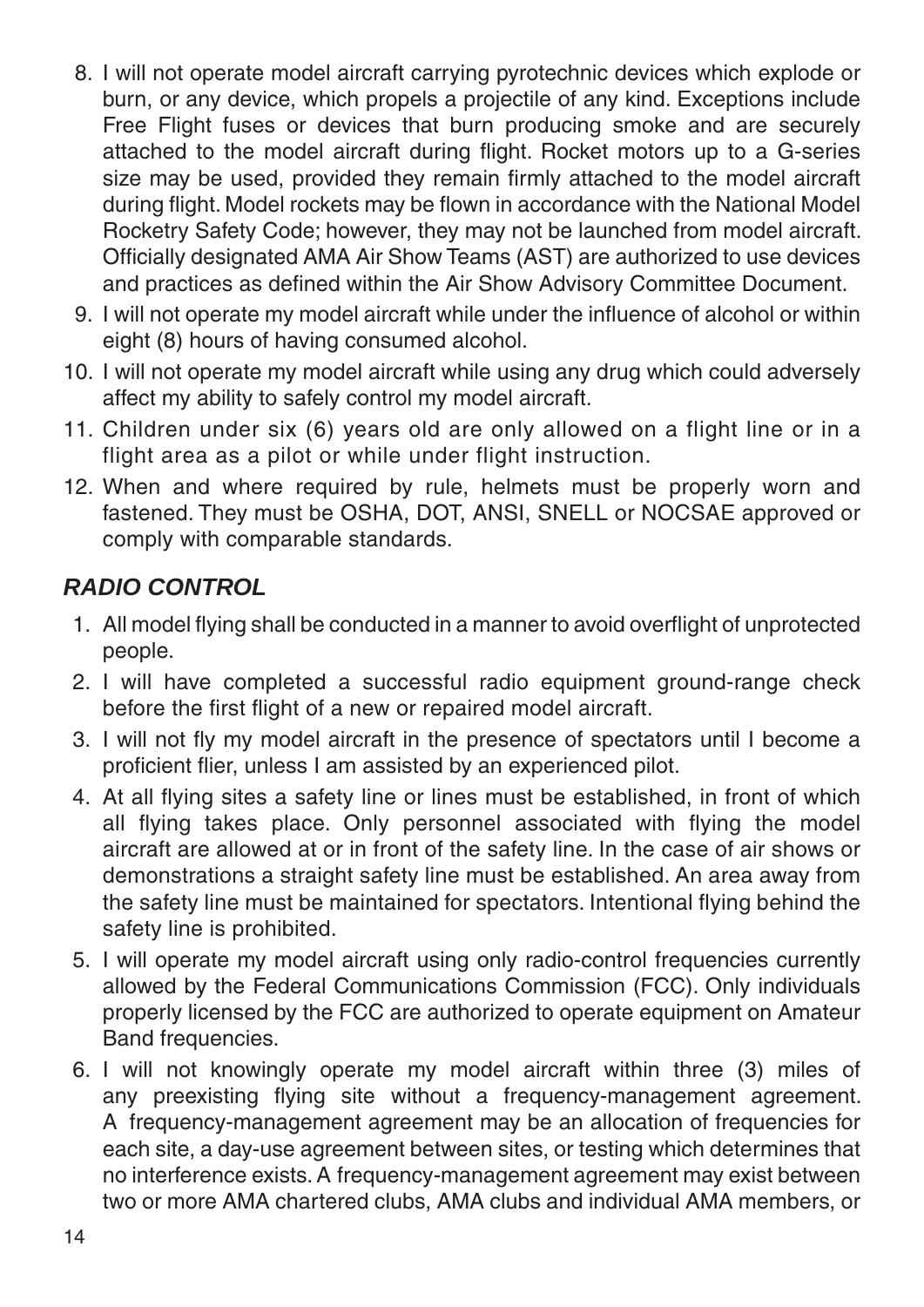individual AMA members. Frequency-management agreements, including an interference test report if the agreement indicates no interference exists, will be signed by all parties and copies provided to AMA Headquarters.

- 7. With the exception of events flown under official AMA rules, excluding takeoff and landing, no powered model may be flown outdoors closer than 25 feet to any individual, except for the pilot and the pilot's helper(s) located at the flight line.
- 8. Under no circumstances may a pilot or other person touch a model aircraft in flight while it is still under power, except to divert it from striking an individual.
- 9. Radio-controlled night flying is limited to low-performance model aircraft (less than 100 mph). The model aircraft must be equipped with a lighting system which clearly defines the aircraft's attitude and direction at all times.
- 10. The operator of a radio-controlled model aircraft shall control it during the entire flight, maintaining visual contact without enhancement other than by corrective lenses that are prescribed for the pilot. No model aircraft shall be equipped with devices which allow it to be flown to a selected location which is beyond the visual range of the pilot.

### *FREE FLIGHT*

- 1. I will not launch my model aircraft unless I am at least 100 feet downwind of spectators and automobile parking.
- 2. I will not fly my model aircraft unless the launch area is clear of all individuals except my mechanic, officials, and other fliers.
- 3. I will use an effective device to extinguish any fuse on the model aircraft after the fuse has completed its function.

## *SERVOS AND ACCESSORIES*

#### *SERVOS*

| <b>HCAM0110</b> | CS-12 High Speed Micro                           |
|-----------------|--------------------------------------------------|
| <b>HCAM0149</b> | CS-60 Standard                                   |
| <b>HCAM0165</b> | CS-64 Standard High Torque 2BB                   |
| <b>HCAM0191</b> | CS-70MG Super Torque 2BB                         |
| <b>HCAM0300</b> | CS126 Digital Std 2BB                            |
| <b>HCAM0304</b> | CS140 Digital Std High Speed 2BB MG              |
| <b>HCAM0308</b> | CS150 Digital Std High Torque 2BB MG             |
| HCAM0312        | CS160 Digital Std High Torque/Speed 2BB MG       |
| <b>HCAM0316</b> | CS170 Digital Std Ultra Torque 2BB Titanium Gear |
| GPMM1200        | FS40 Pico                                        |
| GPMM1210        | FS50 Nano                                        |
| GPMM1220        | ES80 Micro                                       |
| GPMM1230        | <b>FS100 Standard</b>                            |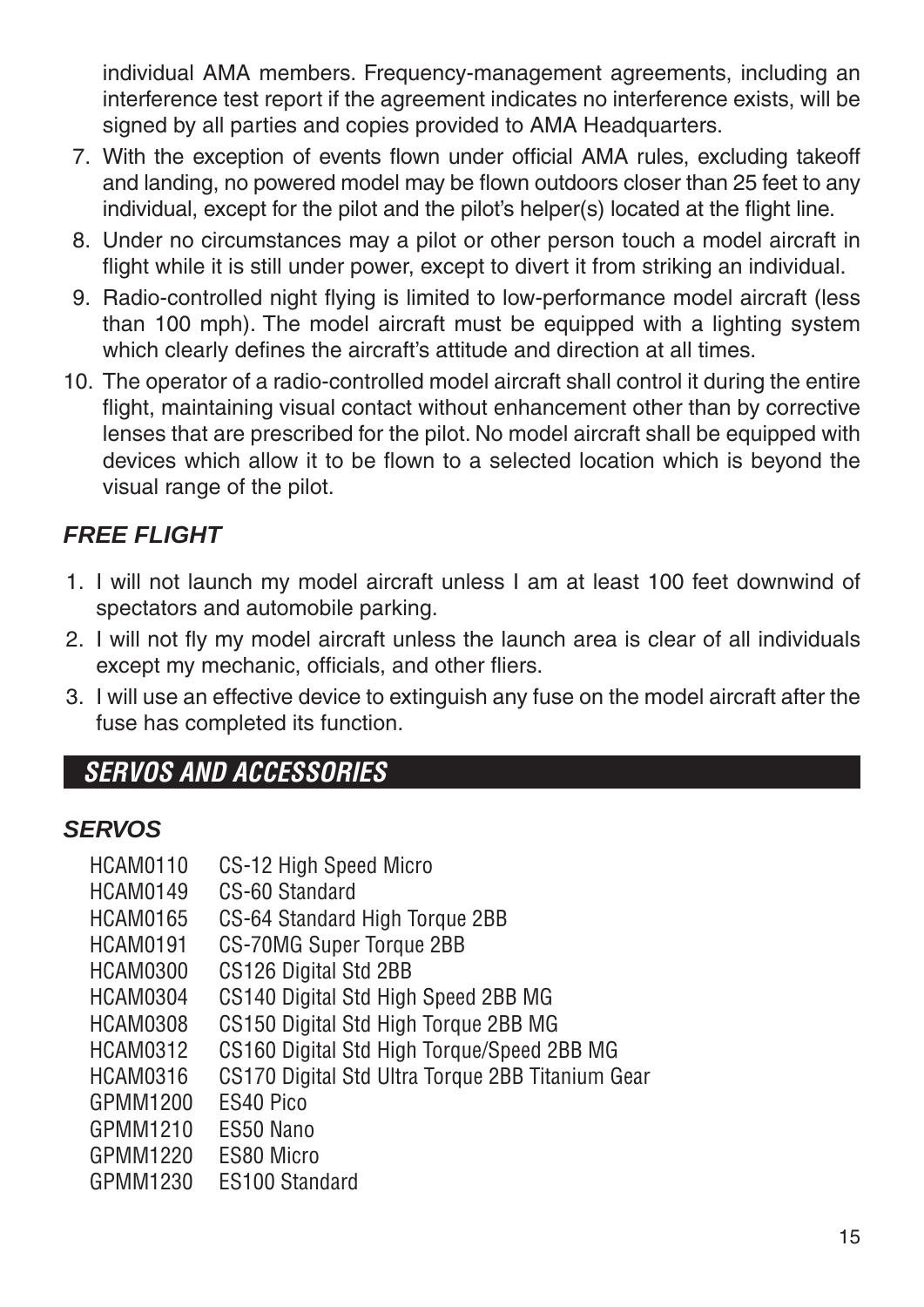#### *BATTERIES AND CHARGERS*

| GPMM3155        | Triton <sup>™</sup> EQ AC/DC Charger, Balancer        |
|-----------------|-------------------------------------------------------|
| <b>HCAM6301</b> | HydriMax <sup>™</sup> Ultra 4.8V 750 Flat Rx AAA NiMH |
| <b>HCAM6308</b> | HydriMax Ultra 4.8V 1600 Flat Rx 2/3A NiMH            |
| HCAP0290        | <b>Quick Field Charger MkII</b>                       |
| <b>FUGP7300</b> | Fuji <sup>®</sup> AA Alkaline Batteries (4)           |
| <b>SANP1100</b> | Sanyo <sup>®</sup> N-700AAC 1.2V AA NiCd Cell         |
| <b>TACP1000</b> | Tactic NiMH Conv. Kit - 8 "AA" NiMHs, 110V Charger    |
|                 |                                                       |

# *ELECTRONIC SPEED CONTROLS*

| Silver Series SS-8 Brushless 8 Amp ESC   |
|------------------------------------------|
| Silver Series SS-12 Brushless 12A ESC    |
| Silver Series SS-25 Brushless 25A ESC    |
| Silver Series SS-35 Brushless 35 AMP ESC |
| SuperTigre 20A Brushless ESC             |
| SuperTigre 30A Brushless ESC             |
|                                          |

#### *ACCESSORIES*

| <b>TACL0624</b><br>Tactic TR624 6-Channel 2.4GHz Receiver<br><b>TACM2000</b><br><b>TACM2001</b><br>Switch Harness with Charge Lead, Futaba J Plugs<br><b>TACM2020</b><br>4 Cell AA Battery Holder with Futaba J Plug<br>TACM4420<br>Tactic TTX404 Battery Door | <b>HCAM2500</b> | Y-Harness Futaba J                                 |
|----------------------------------------------------------------------------------------------------------------------------------------------------------------------------------------------------------------------------------------------------------------|-----------------|----------------------------------------------------|
|                                                                                                                                                                                                                                                                |                 |                                                    |
|                                                                                                                                                                                                                                                                |                 | Switch Harness with Futaba J Plugs, No Charge Lead |
|                                                                                                                                                                                                                                                                |                 |                                                    |
|                                                                                                                                                                                                                                                                |                 |                                                    |
|                                                                                                                                                                                                                                                                |                 |                                                    |

### *SPECIFICATIONS*

| <b>TTX404 4-Channel Transmitter</b> |                                                                                     |  |  |
|-------------------------------------|-------------------------------------------------------------------------------------|--|--|
| <b>Channels</b>                     | 4                                                                                   |  |  |
| <b>Frequencies</b>                  | $2.403 - 2.480$ GHz                                                                 |  |  |
| <b>Modulation</b>                   | <b>FHSS</b> spread spectrum                                                         |  |  |
| Input power                         | Four "AA" alkaline, NiCd, or NiMH cells (3.8 – 8.0V, not included)                  |  |  |
| <b>Output power</b>                 | < 0.1W                                                                              |  |  |
| <b>Power indicators</b>             | LED, with low voltage alarm                                                         |  |  |
| <b>Reversing switches</b>           | Slide switches all channels                                                         |  |  |
| <b>Trims</b>                        | Analog for throttle, digital for aileron, elevator, rudder                          |  |  |
| Antenna                             | Built-in non-removable                                                              |  |  |
| Charge jack                         | Built-in (Futaba <sup>®</sup> compatible, for use with optional NiCd or NiMH cells) |  |  |
| <b>Trainer function</b>             | Wireless<br>(compatible with Tactic brand transmitters only)                        |  |  |
| <b>Optional mixes</b>               | Elevon, V-Tail                                                                      |  |  |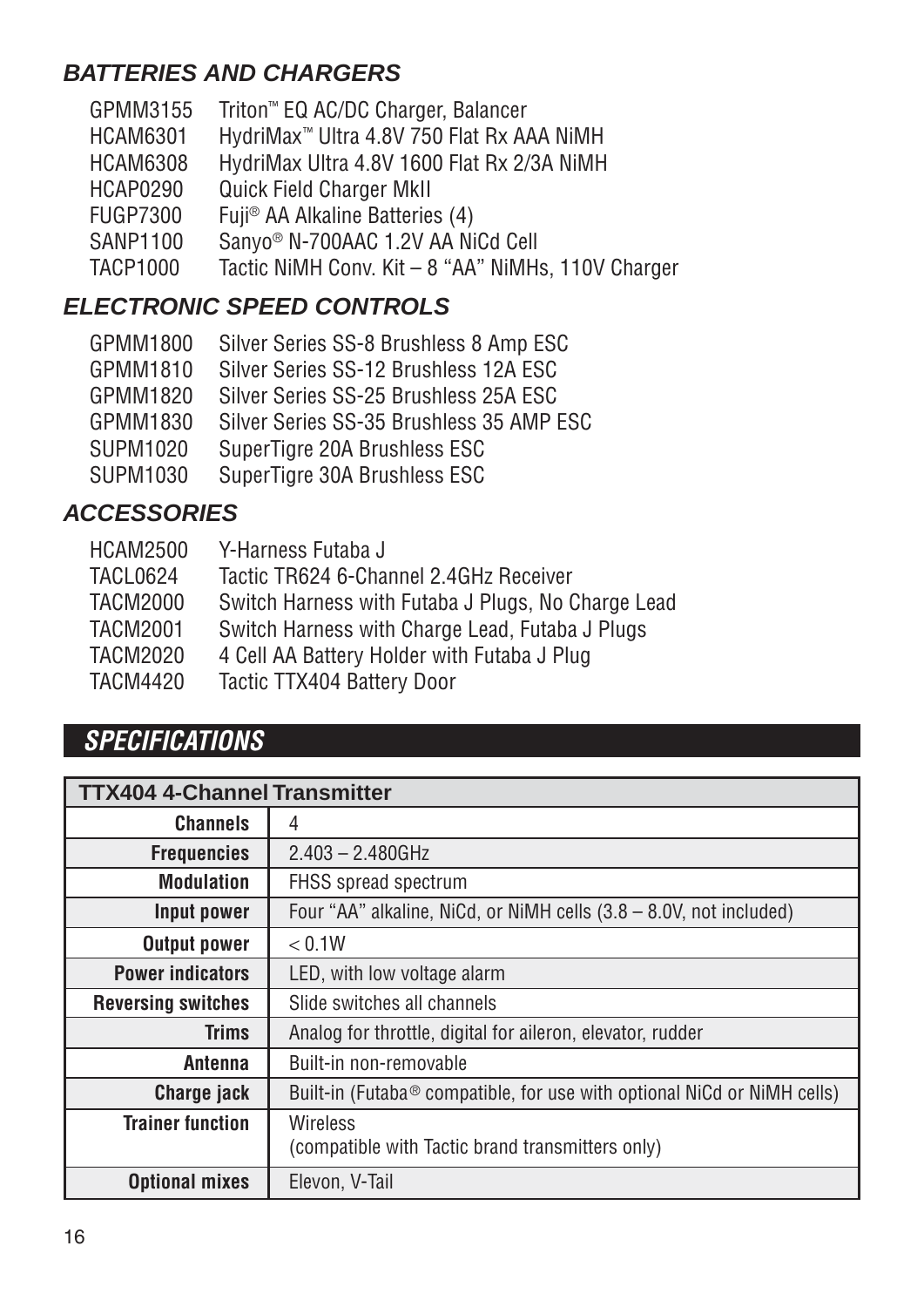| <b>Tactic TR624 Receiver</b> |                                                                              |  |
|------------------------------|------------------------------------------------------------------------------|--|
| <b>Channels</b>              | 6                                                                            |  |
| <b>Frequencies</b>           | $2.403 - 2.480$ GHz                                                          |  |
| <b>Modulation</b>            | FHSS spread spectrum                                                         |  |
| Input power                  | Four "AA" alkaline, NiCd or NiMH cells $(4.0 - 6.0V, \text{not included})$   |  |
| <b>Failsafe</b>              | Programmable throttle, all other channels maintain last recognized positions |  |
| <b>Dimensions</b>            | $1.77 \times 0.98 \times 0.5$ " (45 $\times$ 25 $\times$ 13mm)               |  |
| Weight                       | $0.28$ oz $(8q)$                                                             |  |

### *OTHER ITEMS INCLUDED*

- On/off switch harness with built-in charge lead
- 4 cell "AA" battery holder for receiver
- Neck strap

# *IMPORTANT WARNINGS AND PRECAUTIONS*



● **NEVER** allow water or moisture to make contact with the electronic components inside the transmitter, receiver, servos, switch harness, etc.! This could lead to failure or improper functionality of components and poor control of aircraft which could pose a safety hazard.

- **NEVER** operate R/C model aircraft near power lines, radio or cell phone towers, roads or automobiles, buildings, or pedestrians. Be very careful in locations where many R/C aircraft are being used simultaneously.
- **NEVER** operate R/C equipment if you are physically impaired as it could pose a safety hazard to yourself or others in the area.
- **NEVER** allow small children to operate/control model R/C equipment without the supervision of an adult.
- ● **NEVER** allow the transmitter's throttle stick to accidentally be moved away from the "off" or minimum position while the model's engine/motor is moving.
- **ALWAYS** range check the radio system before use.
- ● **ALWAYS** make sure that all transmitter stick movements operate all servos properly in the model. Check the proper operation of control surfaces before and after starting the engine/motor.
- ● **ALWAYS** make sure the transmitter antenna is unfolded entirely so that it's pointing upright to ensure max. range and control of the aircraft.
- Do not store your radio equipment in extremely hot or cold locations, in direct sunlight, or in locations with high humidity. Store R/C equipment in cool and dry locations.
- ●Do not allow chemicals to come in contact with any parts of the radio system. Substances such as glow fuel, gasoline, CA glue, etc. could permanently damage plastic parts of the radio system.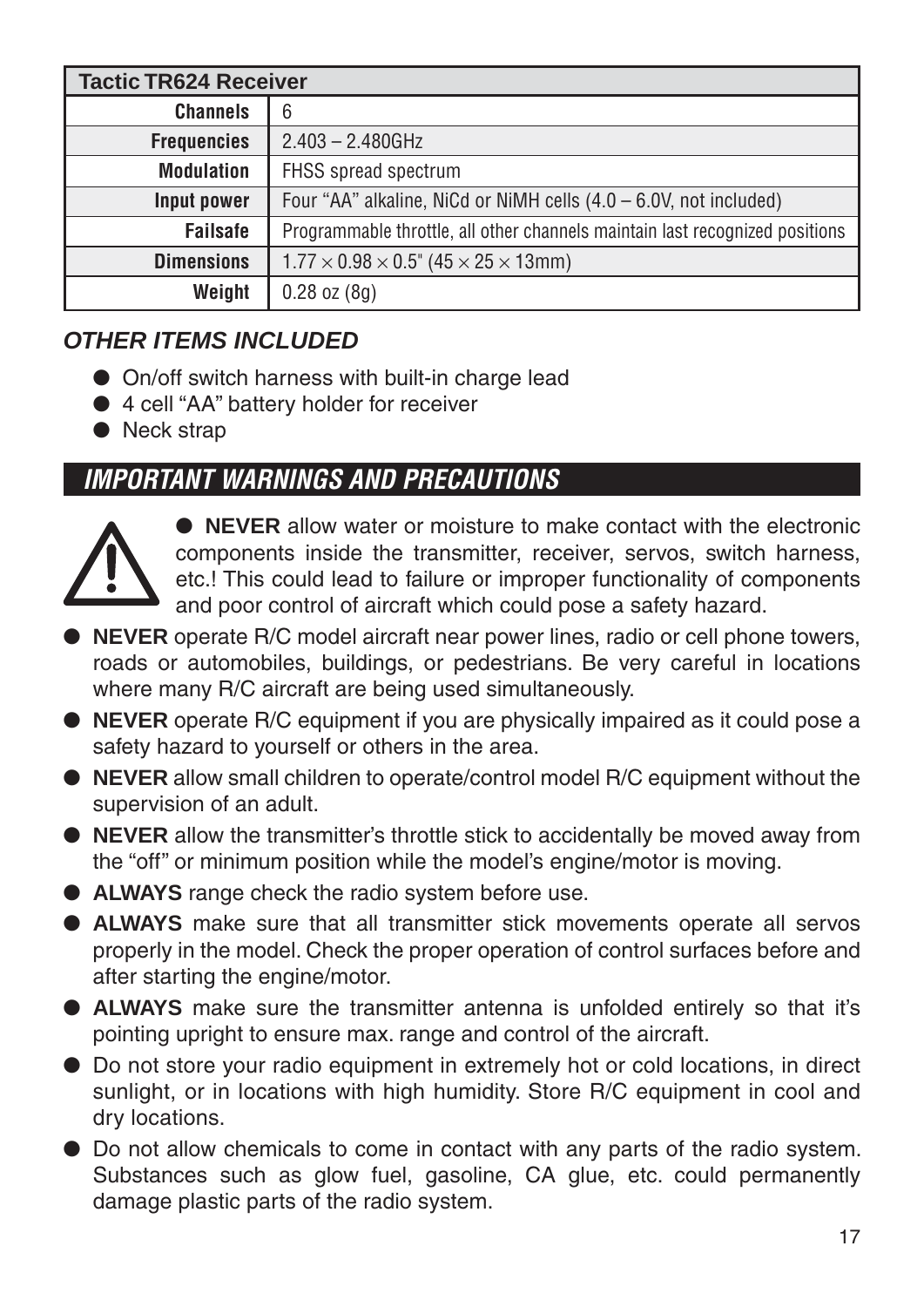● If NiCd batteries were installed in the transmitter, remove the batteries before placing the radio in long-term storage.

### *TROUBLESHOOTING*

#### *RANGE IS SHORT*

Interference – check Rx installation and servo connections. Low Tx or Rx battery – replace the batteries or recharge if applicable. Rx may need to be located to a different position in the model for better reception. Crash damage – send the radio to Hobby Services for repair.

#### *RUN TIME IS SHORT*

Low Tx or Rx batteries – replace or recharge the batteries. Obstructed servo linkages causing excess battery drain – free the linkages / pushrods.

### *Tx POWER SWITCH ON BUT SERVOS DO NOT FUNCTION*

Tx or Rx batteries are low – replace or recharge the batteries. Rx switch is in the off position – turn on the ESC or switch harness. Switch harness or ESC is connected incorrectly – check all connections and the ESC instruction manual. Rx is not binded to the Tx properly – perform binding process again. Check Tx or Rx battery polarity.

### *INTERFERENCE OR SERVOS GLITCHING*

Out of range – operate the model more closely to the transmitter. Outside radio interference from pagers, strong industrial or other commercial transmitters in the area - check your local R/C club regarding local operation. Rx located too closely to engine, motor, or servos or other moving mechanical parts which might be creating unwanted electrical noise – relocate the Rx inside the model or relocate the ESC.

### *CONTROL SURFACE MOVES IN THE WRONG DIRECTION*

Reverse the position of the reversing switch for the appropriate channel.

### *ONLY ONE SERVO GLITCHES*

Servo is bad – replace the servo or send to Hobby Services for repair.

#### *FAILSAFE NOT WORKING CORRECTLY*

Receiver is not properly binded to the transmitter – bind the Rx to the Tx and retry. Contact Hobby Services for further details.

### *WIRELESS TRAINING FUNCTION NOT BINDING*

Check to see that another Tactic 2.4GHz system is not on in your area. The teacher's and student's transmitters were not powered in the proper sequence. Carefully follow the instructions on page 3 for proper binding and operation for training.

### *RECHARGEABLE BATTERIES WON'T ACCEPT CHARGE THROUGH THE TRANSMITTER*

18 Check the charger for proper setup and operation. Make sure the charge plug is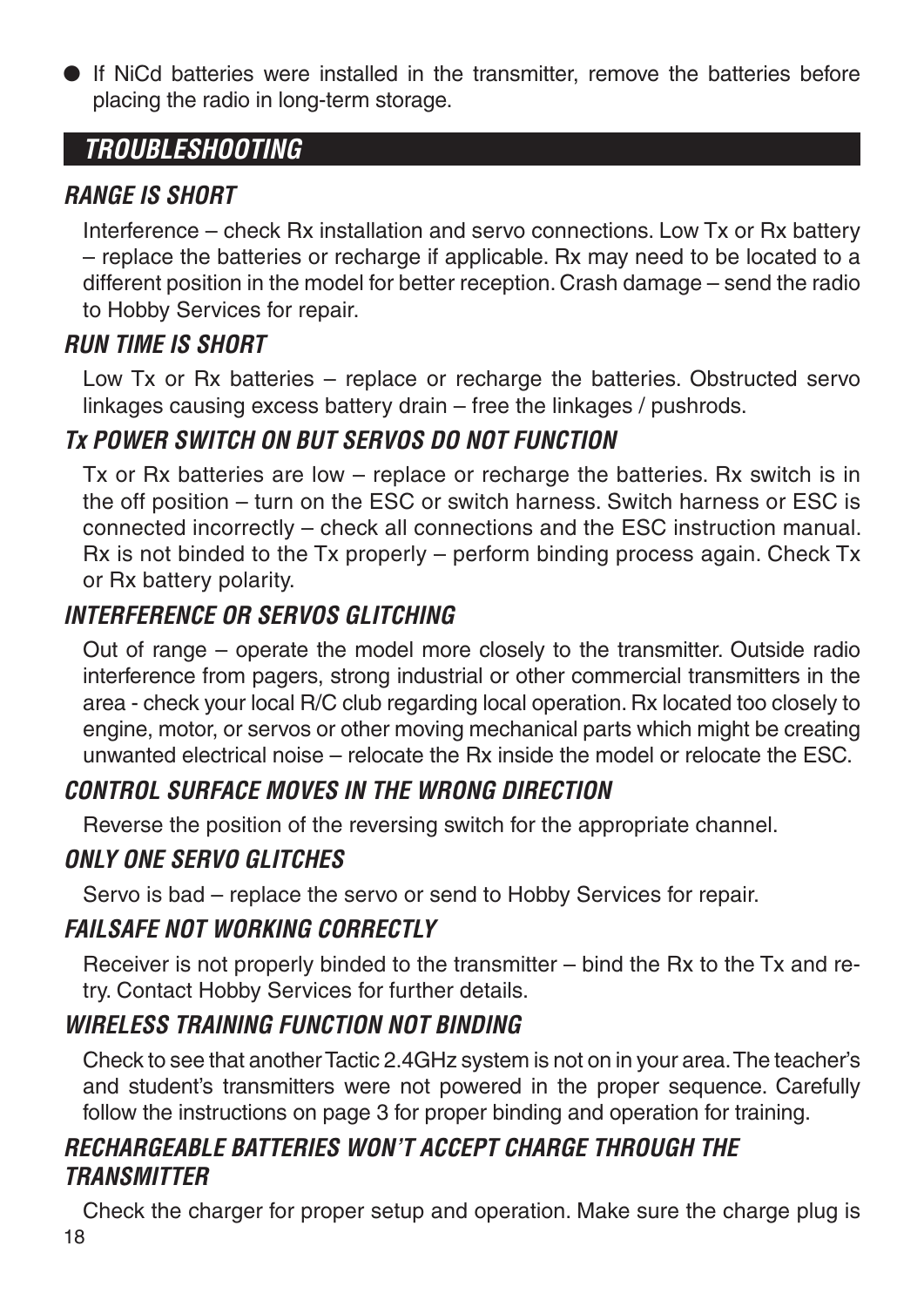inserted fully into the charge jack. Make sure the transmitter's power switch is in the OFF position. Make sure the cells are inserted inside the battery compartment in the proper direction.

### *FCC STATEMENT*

This device complies with part 15 of the FCC rules. Operation is subject to the following two conditions.

- (1) This device may not cause harmful interference.
- (2) This device must accept any interference received, including interference that may cause undesired operation.

**FCC Rf Radiated Exposure Statement:** The equipment complies with FCC Rf radiation exposure limits set forth for an uncontrolled environment. This equipment should be installed and operated with a minimum distance of 20 centimeters between the radiator and your body.

**Note: The manufacturer is not responsible for any radio or TV interference caused**  by unauthorized modifications to this equipment. Any changes or modifications **not expressly approved by the party responsible for compliance could void the user's authority to operate the equipment.**

#### **FCC ID: IYFTTX404B**

# *CE COMPLIANCE INFORMATION FOR THE EUROPEAN UNION*

#### **Instructions for Disposal of Waste Equipment by Private Users in the European Union:**



This symbol on the product or its packaging indicates this product must not be disposed of with other household waste. Instead, it is the user's responsibility to dispose of their waste equipment by handing it over to a designated collection point for the recycling of waste electrical and electronic equipment. The separate collection and recycling of your waste equipment at

the time of disposal will help to conserve natural resources and ensure that it is recycled in a manner that protects human health and the environment. For more information about where you can drop off your waste equipment for recycling, please contact your local city office, your household waste disposal service or location where you purchased the product.

#### **Declaration of Conformity:**

**Product:** Tactic TTX404 2.4GHz 4-Channel Tx Rx **Item number:** TACJ2404  **Equipment class:** 1

 $\epsilon$ 

#### **Tactic TTX404 transmitter and Tactic TR624 receiver:**

The objects of the declaration described here are in conformity with the requirements of the specifications listed below, following the provisions of the European 2006/95/ EC Low Voltage Directive: